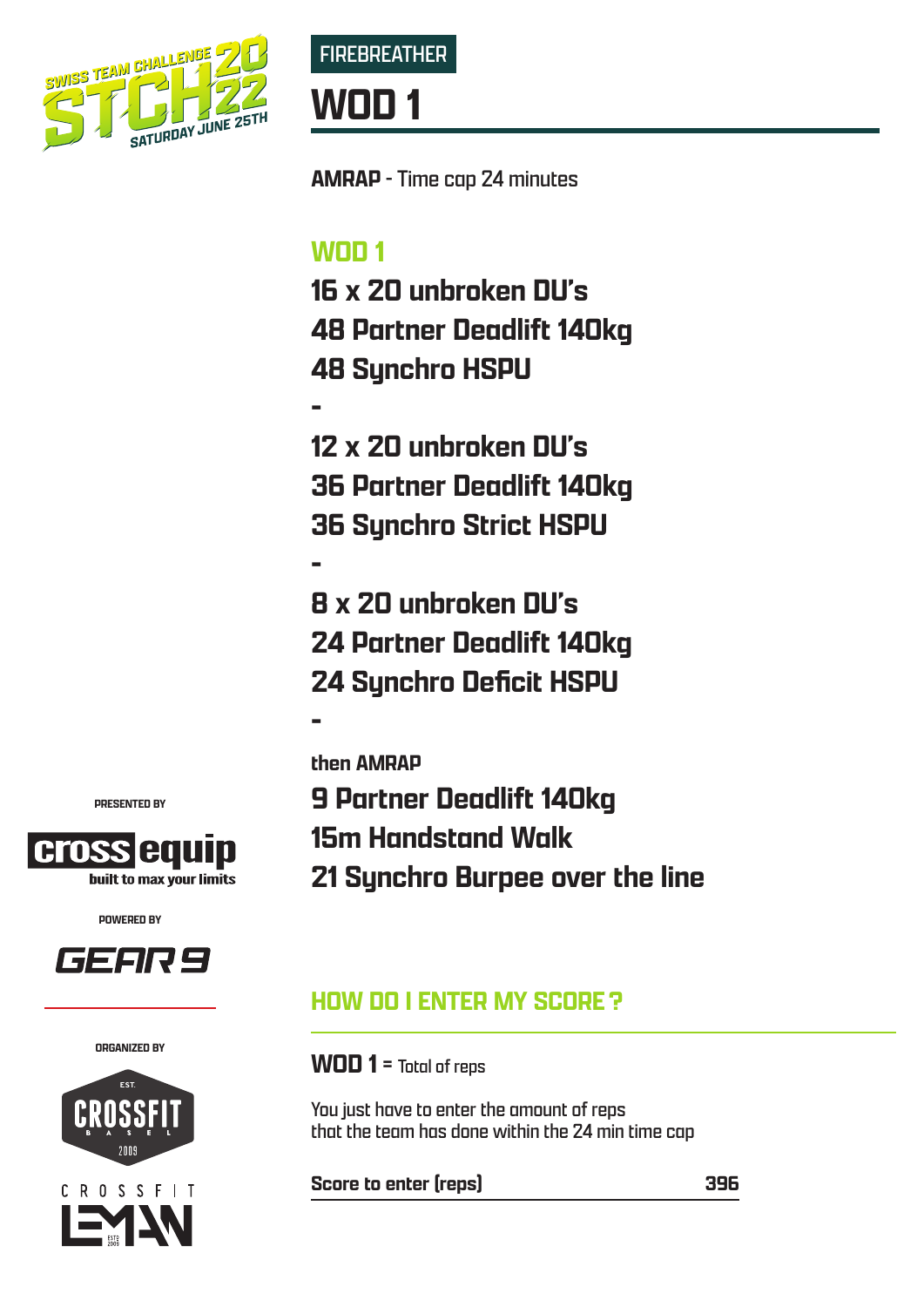



**AMRAP** - Time cap 24 minutes

# **WOD 1**

**240 DU's 48 Partner Deadlift 100kg 48 Partner Handrelease Push-up**

**-**

**180 DU's 36 Partner Deadlift 100kg 36 HSPU + 1 Athlete in HS Hold**

**- 120 DU's 24 Partner Deadlift 100kg 24 Synchro HSPU**

**then AMRAP**

**-** 

**9 Partner Deadlift 100kg 15m Assisted Handstand Walk 21 Synchro Burpee over the line**

## **HOW DO I ENTER MY SCORE?**

**WOD 1** = Total of reps

You just have to enter the amount of reps that the team has done within the 24 min time cap

**Score to enter (reps) 396**

**PRESENTED BY**



**POWERED BY**



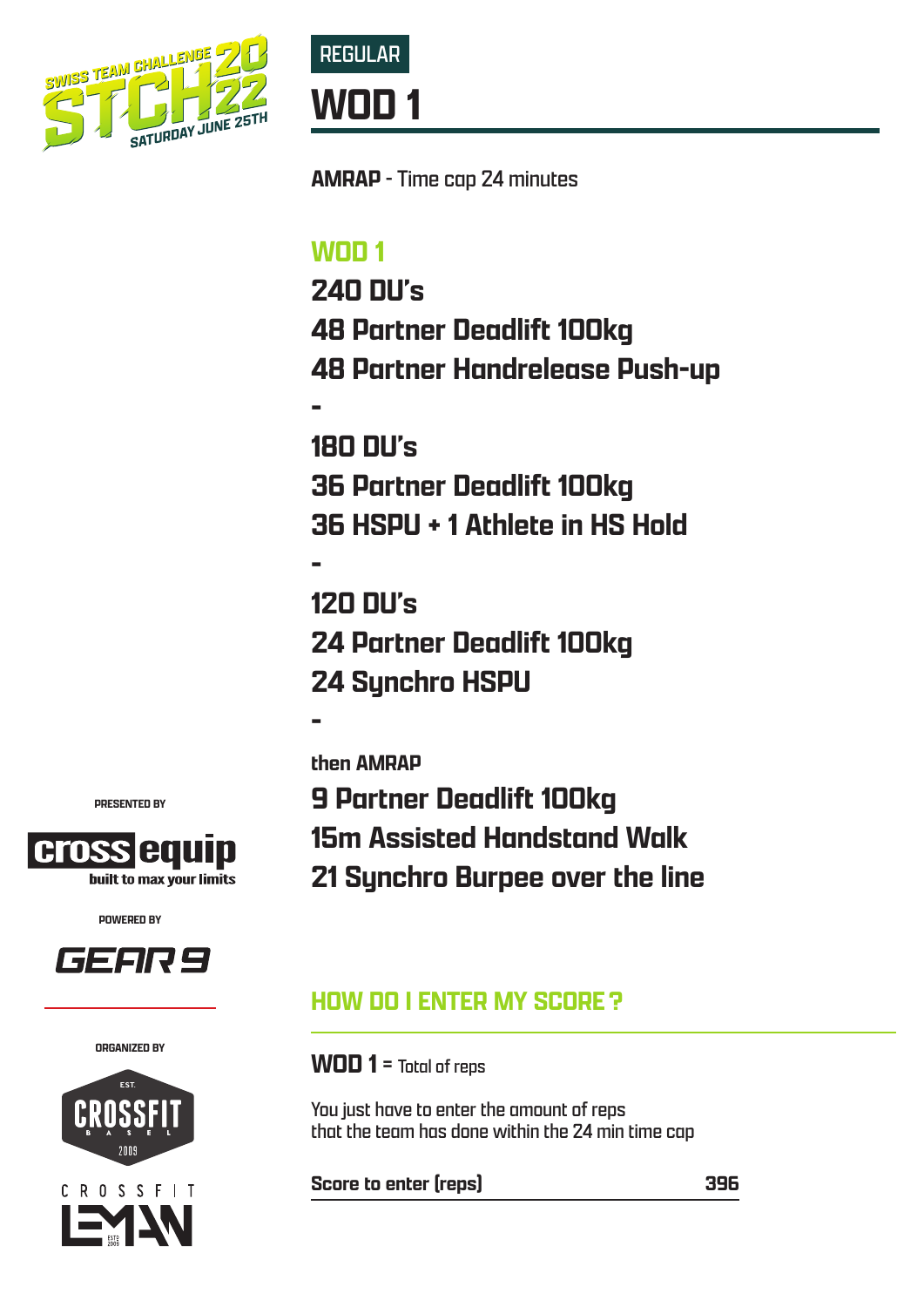



**AMRAP** - Time cap 24 minutes

# **WOD 1**

**16 x 20 unbroken Single Under 48 Partner Deadlift 60kg 48 Handrelease Push-up on knees**

**-**

**-** 

**12 x 20 unbroken Single Under 36 Partner Deadlift 60kg 36 Handrelease Push-up**

**- 8 x 20 unbroken Single Under 24 Partner Deadlift 60kg 24 Partner Handrelease Push-up**

**then AMRAP 9 Partner Deadlift 60kg 15m Bear Crawl 10 Synchro Burpee over the line**

## **HOW DO I ENTER MY SCORE?**

**WOD 1** = Total of reps

You just have to enter the amount of reps that the team has done within the 24 min time cap

**Score to enter (reps) 396**

**PRESENTED BY**



**POWERED BY**



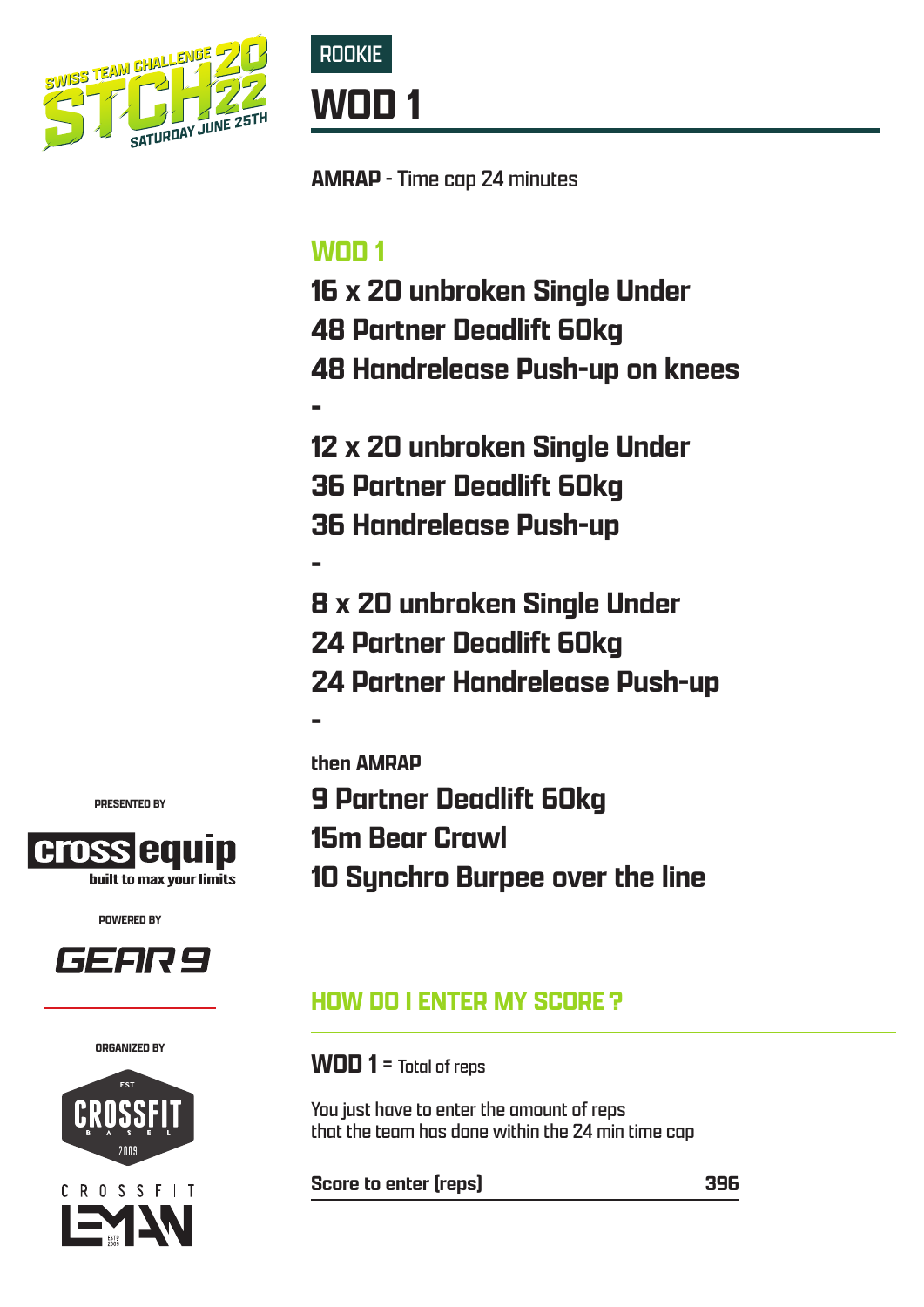

FIREBREATHER

# **WOD 1 - SCORECARD**

| WOD <sub>1</sub>  |                                                                                                      |                                                     |                                         |
|-------------------|------------------------------------------------------------------------------------------------------|-----------------------------------------------------|-----------------------------------------|
|                   | 16 x 20<br>UNBROKEN DOUBLE UNDER                                                                     | 48<br><b>PARTNER DEADLIFT [140KG]</b>               | 48<br><b>SYNCHRO HSPU</b>               |
| <b>PART1</b>      | $\bigcirc$ $\bigcirc$ $\bigcirc$ $\bigcirc$ $\bigcirc$ $\bigcirc$<br>16<br>$\bigcap \bigcap \bigcap$ | 64                                                  | 112                                     |
|                   | 12 x 20<br>UNBROKEN DOUBLE UNDER                                                                     | 36<br><b>PARTNER DEADLIFT [140KG]</b>               | 36<br><b>SYNCHRO STRICT HSPU</b>        |
| <b>PART 2</b>     | 000000<br>000000<br>124                                                                              | 160                                                 | 196                                     |
|                   | <b>8 x 20</b><br>UNBROKEN DOUBLE UNDER                                                               | 24<br><b>PARTNER DEADLIFT [140KG]</b>               | 24<br><b>SYNCHRO DEFICIT HSPU (BCM)</b> |
| <b>PART 3</b>     | 0000000 204                                                                                          | 228                                                 | 252                                     |
| <b>THEN AMRAP</b> | 9<br><b>PARTNER DEADLIFT [140KG]</b>                                                                 | <b>15 METER</b><br><b>HANDSTAND WALK (6 x 2.5M)</b> | 21<br><b>SYNCHRO BURPEE</b>             |
|                   | 261                                                                                                  | 000000<br>267                                       | 288                                     |
|                   | 297                                                                                                  | 000000<br>303                                       | 324                                     |
|                   | 333                                                                                                  | 000000<br>339                                       | 360                                     |
|                   | 369                                                                                                  | 375                                                 | 396                                     |
|                   | 405                                                                                                  | 000000<br>411                                       | 432                                     |
|                   | <b>SCORE WOD 1:</b>                                                                                  |                                                     |                                         |

# **CATEGORY: DEREBREATHER**

**WOD 1**: Reps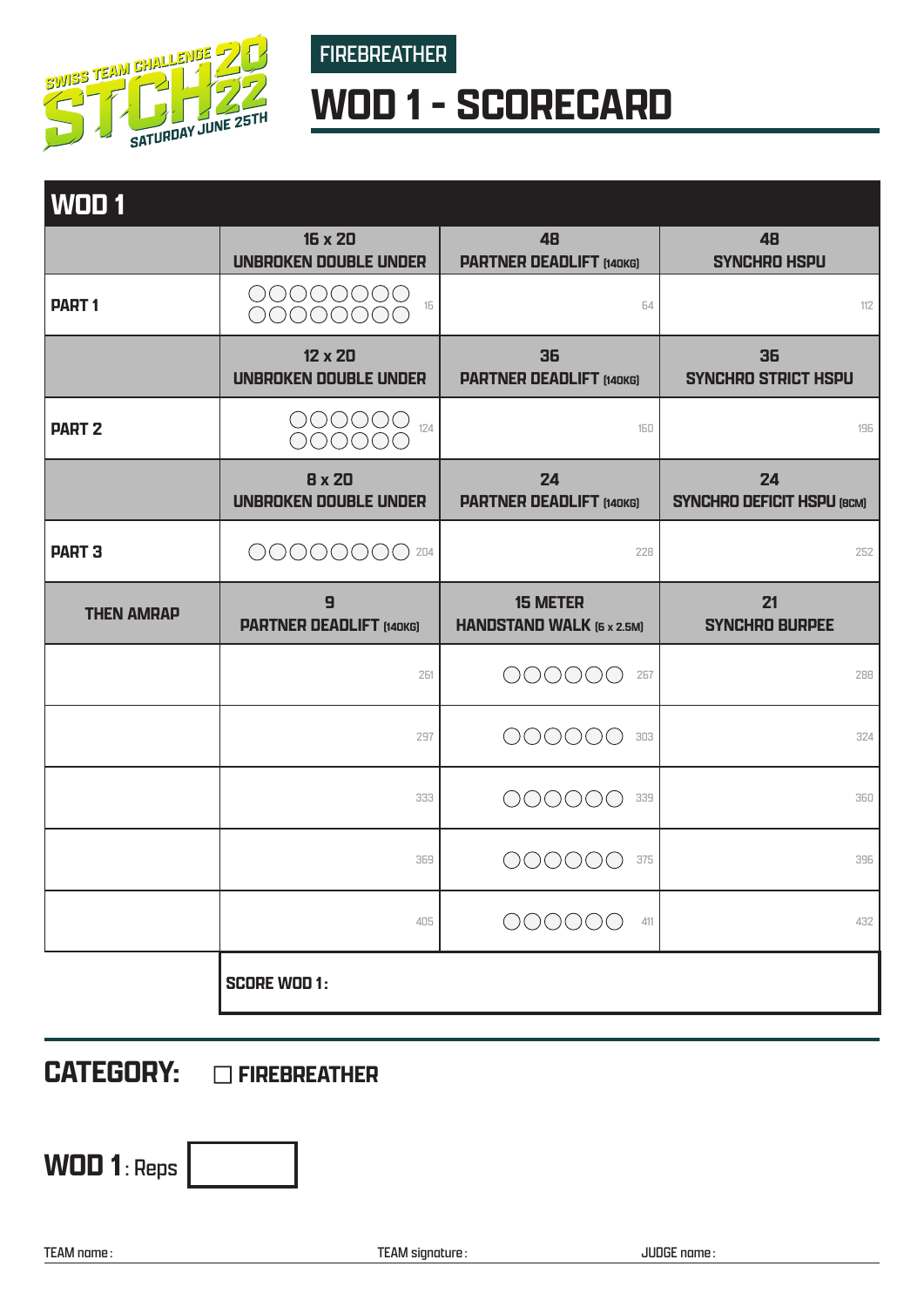

# **WOD 1 - SCORECARD**

REGULAR

| WOD <sub>1</sub>  |                                      |                                                              |                                         |
|-------------------|--------------------------------------|--------------------------------------------------------------|-----------------------------------------|
|                   | 240<br><b>DOUBLE UNDER</b>           | 48<br><b>PARTNER DEADLIFT (100KG)</b>                        | 48<br><b>PARTNER HR PUSH-UP</b>         |
| <b>PART1</b>      | 240                                  | 288                                                          | 336                                     |
|                   | 180<br><b>DOUBLE UNDER</b>           | 36<br><b>PARTNER DEADLIFT (100KG)</b>                        | 36<br><b>HSPU</b> [+1 ATHL. IN HS HOLD] |
| <b>PART 2</b>     | 516                                  | 552                                                          | 588                                     |
|                   | 120<br><b>DOUBLE UNDER</b>           | 24<br><b>PARTNER DEADLIFT (100KG)</b>                        | 24<br><b>SYNCHRO HSPU</b>               |
| <b>PART 3</b>     | 708                                  | 732                                                          | 756                                     |
| <b>THEN AMRAP</b> | 9<br><b>PARTNER DEADLIFT (100KG)</b> | <b>15 METER</b> [6 x 2.5M]<br><b>ASSISTED HANDSTAND WALK</b> | 21<br><b>SYNCHRO BURPEE</b>             |
|                   | 765                                  | 000000<br>771                                                | 792                                     |
|                   | 801                                  | 00000<br>807                                                 | 828                                     |
|                   | 837                                  | 00000<br>843                                                 | 864                                     |
|                   | 873                                  | 879                                                          | 900                                     |
|                   | 909                                  | 000000<br>915                                                | 936                                     |
|                   | <b>SCORE WOD 1:</b>                  |                                                              |                                         |

**CATEGORY: CREGULAR** 

**WOD 1**: Reps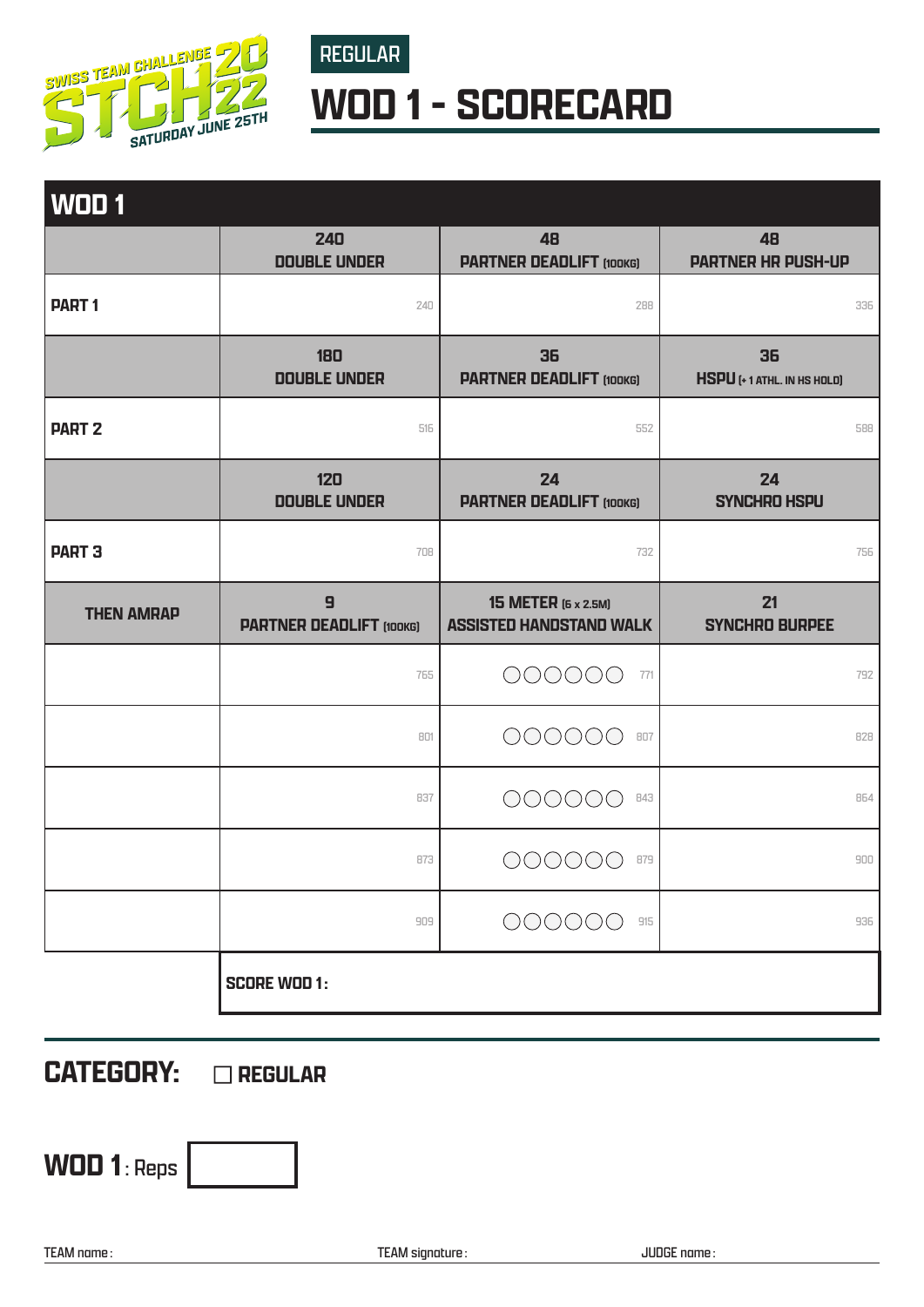

# ROOKIE **WOD 1 - SCORECARD**

| <b>WOD 1</b>      |                                                  |                                                 |                                  |
|-------------------|--------------------------------------------------|-------------------------------------------------|----------------------------------|
|                   | 16 x 20<br><b>UNBROKEN SINGLE UNDER</b>          | 48<br><b>PARTNER DEADLIFT (60KG)</b>            | 48<br><b>HR PUSH-UP ON KNEES</b> |
| <b>PART1</b>      | 00000000<br>16<br>00000000                       | 64                                              | 112                              |
|                   | 12 x 20<br><b>UNBROKEN SINGLE UNDER</b>          | 36<br><b>PARTNER DEADLIFT (60KG)</b>            | 36<br><b>HR PUSH-UP</b>          |
| <b>PART 2</b>     | 000000<br>124<br>000000                          | 160                                             | 196                              |
|                   | <b>8 x 20</b><br><b>UNBROKEN SINGLE UNDER</b>    | 24<br><b>PARTNER DEADLIFT (60KG)</b>            | 24<br><b>PARTNER HR PUSH-UP</b>  |
| <b>PART 3</b>     | 0000000 204                                      | 228                                             | 252                              |
| <b>THEN AMRAP</b> | $\overline{9}$<br><b>PARTNER DEADLIFT [60KG]</b> | <b>15 METER</b><br><b>BEAR CRAWL (6 x 2.5M)</b> | 10<br><b>SYNCHRO BURPEE</b>      |
|                   | 261                                              | 000000<br>267                                   | 277                              |
|                   | 286                                              | 000000<br>292                                   | 302                              |
|                   | 311                                              | 000000<br>317                                   | 327                              |
|                   | 336                                              | 342                                             | 352                              |
|                   | 361                                              | 000000<br>367                                   | 377                              |
|                   | <b>SCORE WOD 1:</b>                              |                                                 |                                  |

**CATEGORY: @ROOKIE** 

**WOD 1**: Reps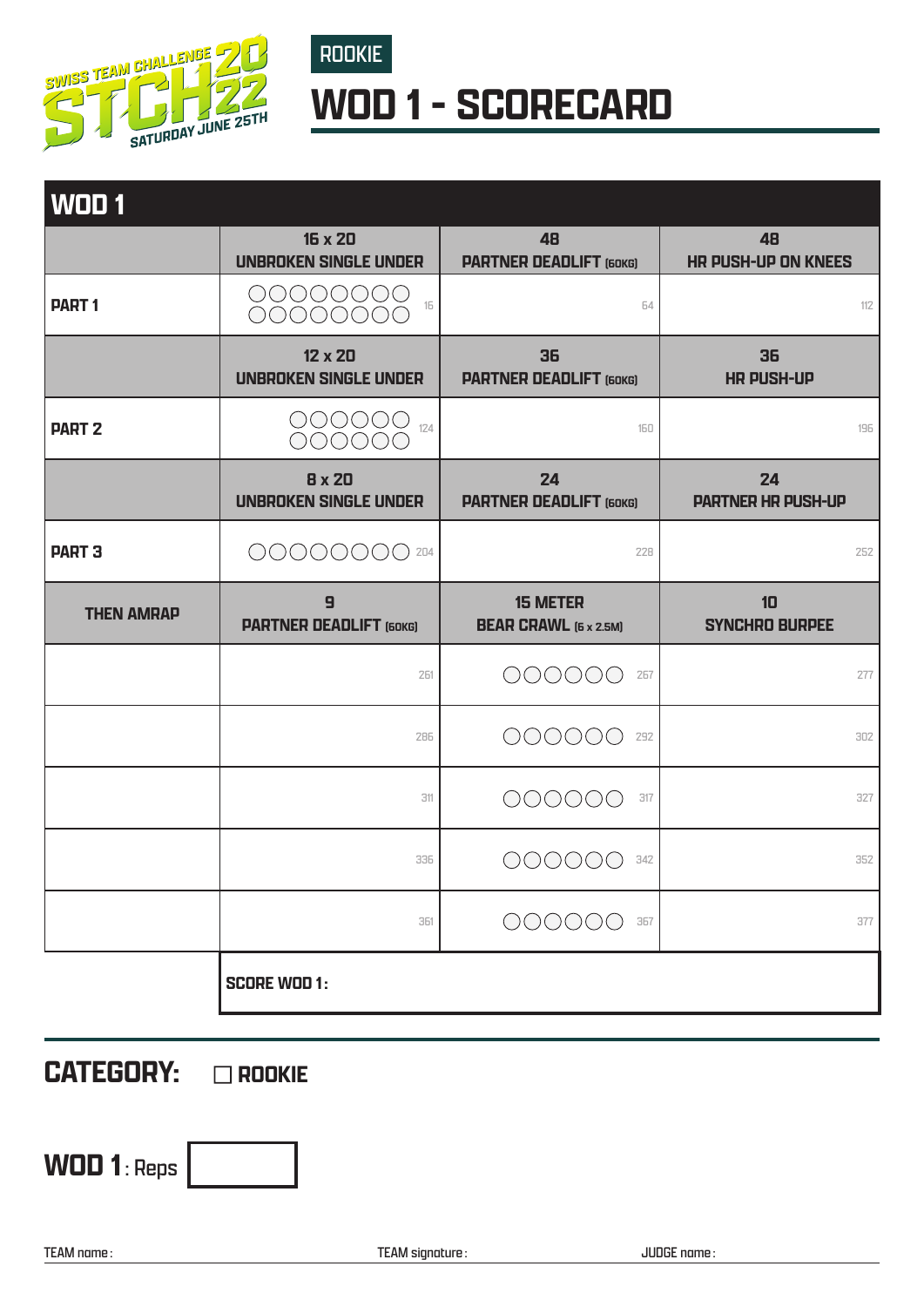

FIREBREATHER - REGULAR - ROOKIE

# **WOD 1 - STANDARDS**

#### **Double unders:**

These are standard double-unders, with the rope passing twice around the body in a forward motion with each jump. Swinging the rope backward is not permitted. For the rep to count, the rope must clear the feet twice. Attempts where the rope catches before clearing twice do not count.

NOTE: Firebreathers: go for sets of 20 UNBROKEN Double Unders (athletes can do 20/40/60 etc. reps per set)

#### **Single unders:**

These are standard single unders, with the rope passing once around the body in a forward motion with each jump. Swinging the rope backwards is not permitted. Attempts where the rope catches before clearing once do not count. NOTE: minimum 20 UNBROKEN reps per set

#### **Partner-Deadlift:**

Every repetition starts with the barbell on the ground. **Athletes stand on the ground (same level) - no one will stand on plates or any riser.**

Bar is loaded symmetrically and collars must be placed outside the plates.

The hands are outside the knees - Sumo deadlift is not allowed- but any grip (mix grip f.ex.) and grip width is fine.

The arms must be straight throughout. In the bottom position "Touch'n'go" is permitted but no bouncing to the extent of bent arms. The repetition is given when the hips and knees reach full extension and heads and shoulders are behind the bar. Dropping the bar is allowed. **It's not allowed to use grips or straps**

## **(Synchro) Handstand push up:**

The movement begins at the top of a handstand with the arms fully locked out, ONLY the heels (butt off) on the wall, and the hands placed clearly within the marked area. The hands and fingers must remain inside the designated 102x60cm box. At the bottom of each rep, the head touches the ground. At the top of each rep, the arms return to fully locked out with ONLY the heels (butt off) on the wall. The heels must remain within the width of the marked area throughout the entire rep.

The synchro HSPU rep is given, when both athletes "meet at the top position" and finish the rep together.

Kipping is allowed as long as the other requirements are met.

For the strict HSPU, any repetition that is assisted by the hips or legs will not count. Only the heels may touch the wall during the repetition. During the strict repetitions the feet may be no wider than the width of the hands at any point.

### **Deficit HSPU:**

The height of the deficit must be minimum 8cm. During the deficit handstand push-ups, the hands and fingers must remain inside the designated 102x60cm box. The hands, including the fingers, must remain on the top of the surface creating the deficit. Gripping the sides of the surface creating the deficit will NOT count. If using a standard bumper plate or plates to create the deficit, the plates must be touching the wall.

**PRESENTED BY**



**POWERED BY**



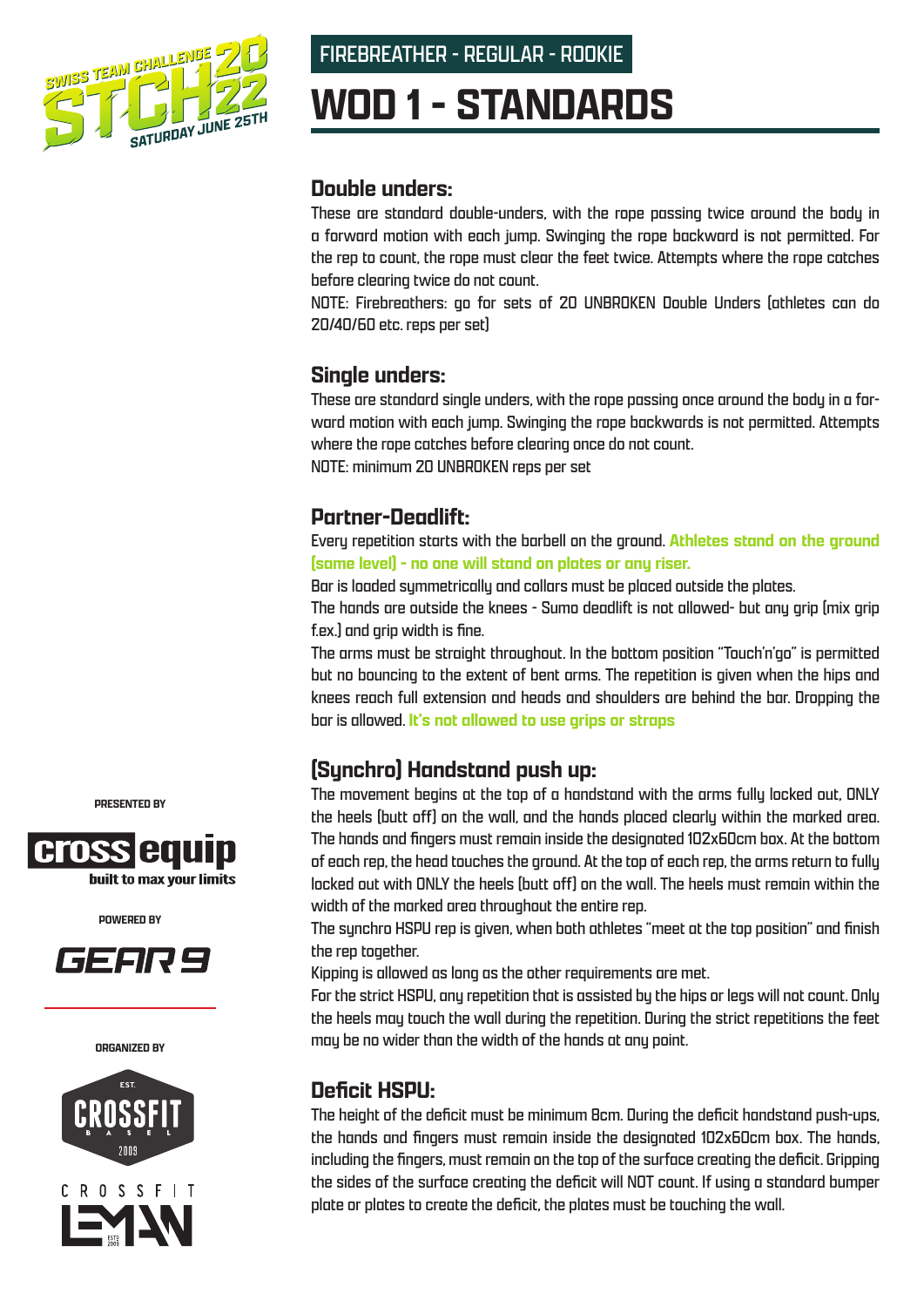

### FIREBREATHER - REGULAR - ROOKIE

# **WOD 1 - STANDARDS**

#### **Handstand hold:**

In the handstand hold, the athletes' position has to remain in the HSPU-top-position: Arms straight, only the heels may touch the wall during the repetition and the feet may be no wider than the width of the hands at any point.

### **Handstand Walk:**

The handstand walk area must be divided into 2,5m segments visibly marked on the floor. Ideally, the lane will have two consecutive segments, allowing a 5m walk in one direction and a 5m walk back. Walking more than 5m in one direction without turning around is not allowed.

When kicking up, the hands (including the fingers) must be placed on the ground BEHIND the line designating the 5-meter/2,5-meter- segment. Placing the hands on or over the line when kicking up constitutes a no rep. Each segment will count as 1 rep. Both hands, including palms and fingers, must touch the ground completely clear of the line marking the end of each segment before the athlete's feet touch the ground. If at any time the athlete comes down from their hands before finishing a segment, they must repeat the entire segment. Athletes are not required to kick down after completing a segment but MUST change directions after completing each 5-meter increment.

### **Assisted Handstand Walk:**

Same standards as for the unassisted HSW but one athlete can help the HSWalker, standing and walking behind the walker.

## **Bear Crawl:**

The bear walk area must be divided into 2,5m segments visibly marked on the floor. Ideally, the lane will have two consecutive segments, allowing a 5m crawl in one direction and a 5m crawl back. Crawling more than 5m in one direction without turning around is not allowed.

The athlete must place both hands (entire hand, including palm and fingers) on the ground BEHIND the mark denoting the start of the segment being attempted. Reaching across the line and placing hands into the segment constitutes a no rep. During the bear crawl, the athlete must touch both palms to the floor and raise the hips above the height of the head so as to be supporting some body weight with the arms.

If at any time the athlete stands up, drops to the floor, or drops the hips below the height of the head, he or she must restart from the last increment crossed. Both hands and both feet must cross the line marking the 2,5m-increment to earn credit for that distance. Each 2,5m-segment will count as 1 rep.

#### **Handrelease Push ups on knees:**

A straight body position must be maintained throughout (knees to shoulders). The elbows and shoulders must be locked out at the top. At the bottom, the chest (nipple-line or above) and the hip must touch the floor and the hands must be taken off the ground.

**PRESENTED BY**



**POWERED BY**